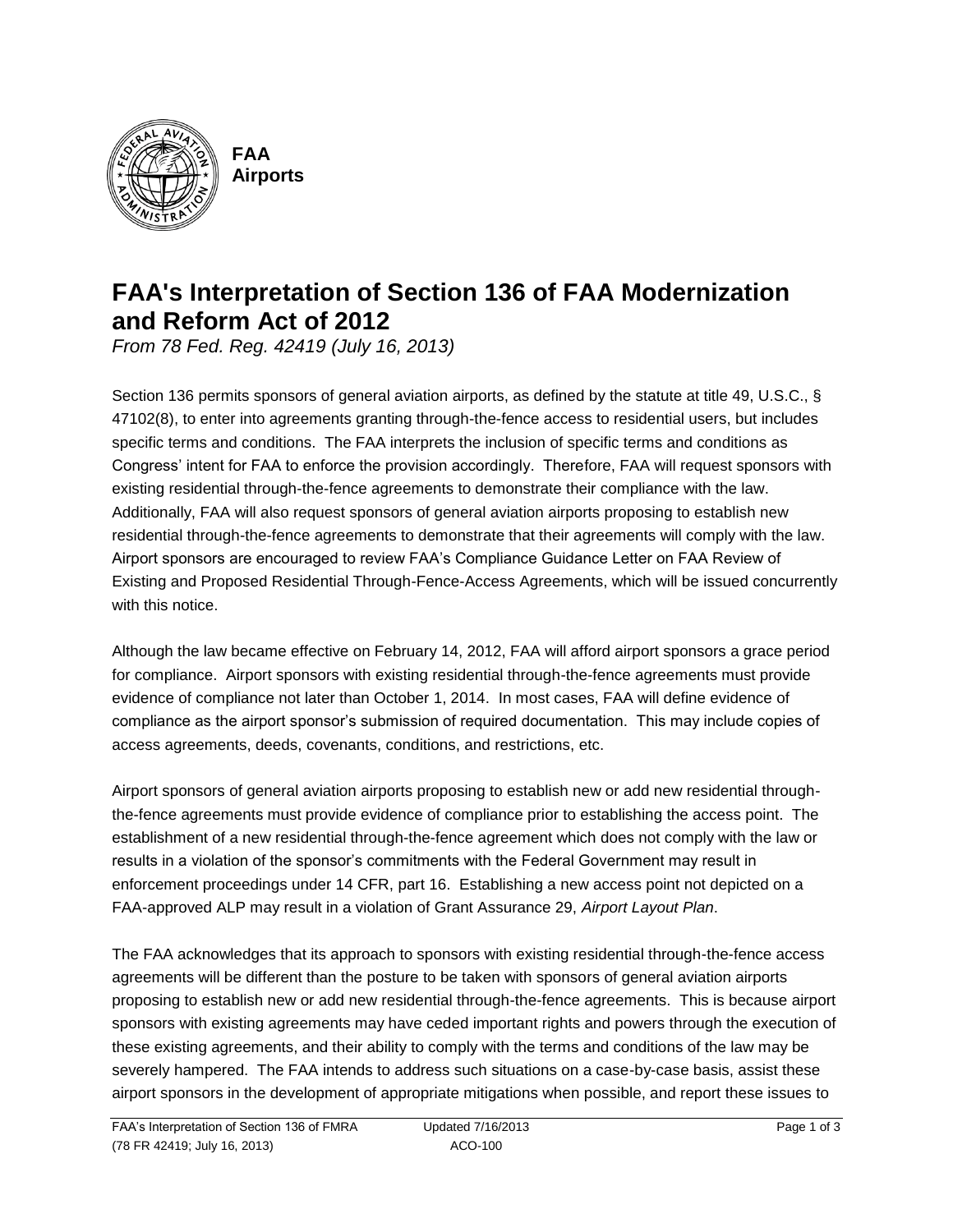interested Congressional Committees. Going forward, FAA expects sponsors of general aviation airports proposing to establish new or add new residential through-the-fence agreements to comply with the terms and conditions of the law. The FAA will not waive these terms and conditions for new agreements.

## **Applicability**

Section 136 applies to sponsors of general aviation airports. The FMRA adopted a definition of "general aviation airport" which is now codified at 49 U.S.C., § 47102(8). A general aviation airport is defined as "a public airport that is located in a State that, as determined by the Secretary- does not have commercial service; or has scheduled service with less than 2,500 passenger boardings each year." This definition excludes privately-owned reliever airports. In implementing section 136, FAA will grandfather the seven privately-owned reliever airports with existing residential through-the-fence access. The owners of these airports will be asked to comply with the law and be treated in a manner similar to general aviation airports as defined in the statute. However going forward, FAA will apply the statutory prohibition on privately-owned reliever airports and disallow these airports from entering into such agreements. Publically-owned reliever airports are included in the statutory definition of a general aviation airport; sponsors of publically-owned reliever airports will be permitted to enter into residential through-the-fence agreements that comply with the terms and provisions contained in section 136.

The FAA proposes the Final Policy included in this notice to address commercial service airports with existing residential through-the-fence agreements. Commercial service airports which do not currently have residential through-the-fence agreements continue to be prohibited from entering into such agreements by statute.

## **Terms and Conditions – Commercial Activities**

Section 136 states that residential property owners must maintain their property for residential, noncommercial use for the duration of the agreement. The FAA interprets this as a prohibition on commercial aeronautical services offered by residential through-the-fence users or any third party that might compete with on-airport aeronautical service providers, whether existing or not, or chill the airport sponsor's ability to attract new commercial service providers on the airport. Therefore, in its review of agreements proposing to establish new residential through-the-fence access, FAA will interpret this condition as a prohibition on commercial *aeronautical* activities only. Agreements which limit the scope of this prohibition to only commercial aeronautical activities offered by the residential through-the-fence user or any third party will be acceptable. However, FAA will not concern itself with unrelated commercial activities which may be permitted by local regulation.

The FAA recognizes that some existing residential through-the-fence agreements permit the co-location of homes and aeronautical businesses. In these cases, FAA will require airport sponsors to execute two separate agreements with the homeowner. One agreement must address the duration, rights, and limitations of the homeowner's residential through-the-fence access, and the second agreement must address the conduct of the commercial aeronautical activity. The second agreement must be consistent with FAA's current policies on commercial through-the-fence activities and ensure the off-airport business